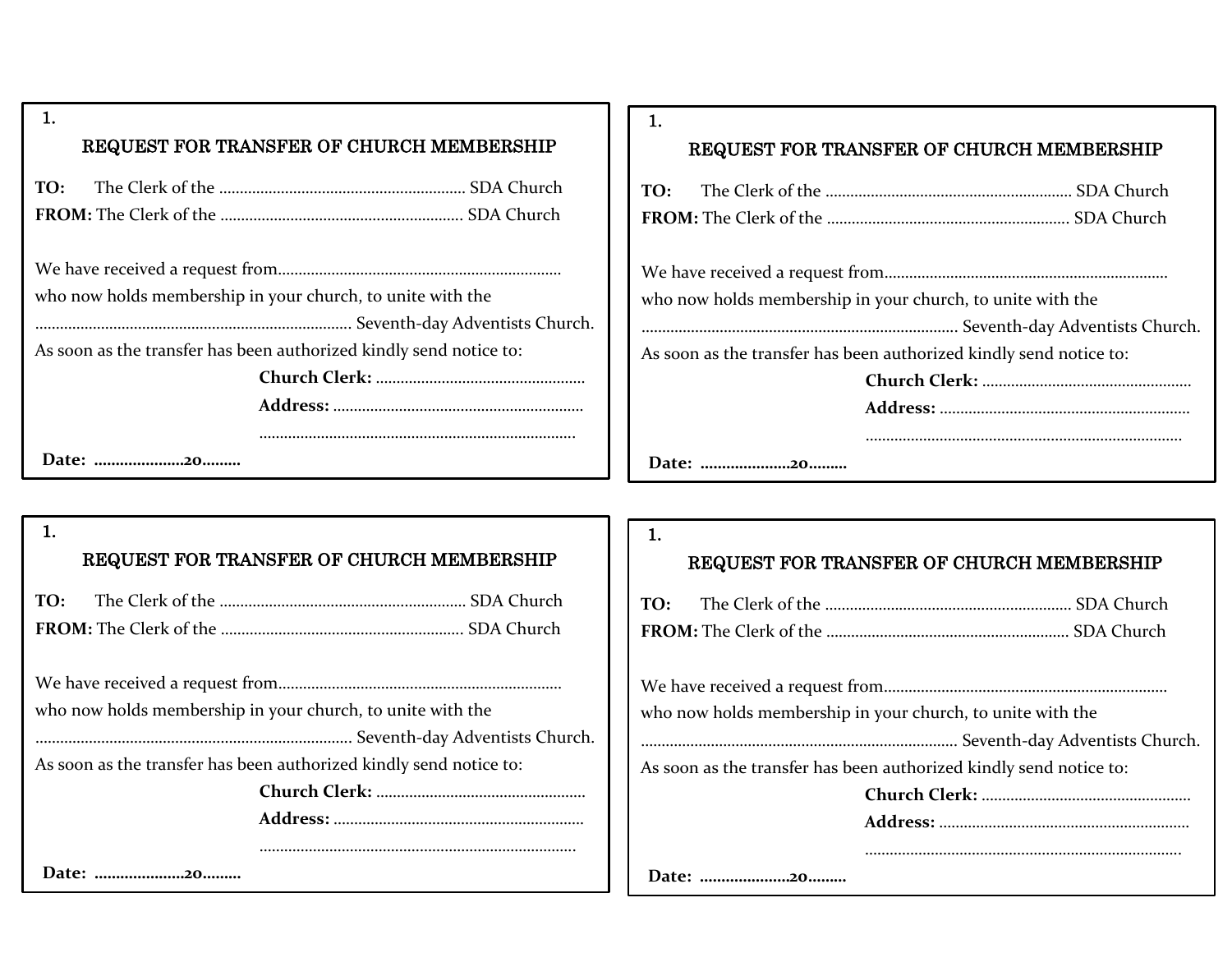# REQUEST PROCEDURE

- 1. This letter of request is sent to the clerk of the granting church (church of membership) which recommends the transfer.
- 2. When the transfer is recommended by vote of the church in business meeting, notice is immediately sent to the clerk of the receiving church (where is seeking to transfer).
- 3. This application is valid for six (6) months.

## REQUEST PROCEDURE

- 1. This letter of request is sent to the clerk of the granting church church of membership) which recommends the transfer.
- 2. When the transfer is recommended by vote of the church in business meeting, notice is immediately sent to the clerk of the receiving church (where is seeking to transfer).
- 3. This application is valid for six (6) months.

## REQUEST PROCEDURE

- 1. This letter of request is sent to the clerk of the granting church (church of membership) which recommends the transfer.
- 2. When the transfer is recommended by vote of the church in business meeting, notice is immediately sent to the clerk of the receiving church (where is seeking to transfer).
- 3. This application is valid for six (6) months.

## REQUEST PROCEDURE

- 1. This letter of request is sent to the clerk of the granting church church of membership) which recommends the transfer.
- 2. When the transfer is recommended by vote of the church in business meeting, notice is immediately sent to the clerk of the receiving church (where is seeking to transfer).
- 3. This application is valid for six (6) months.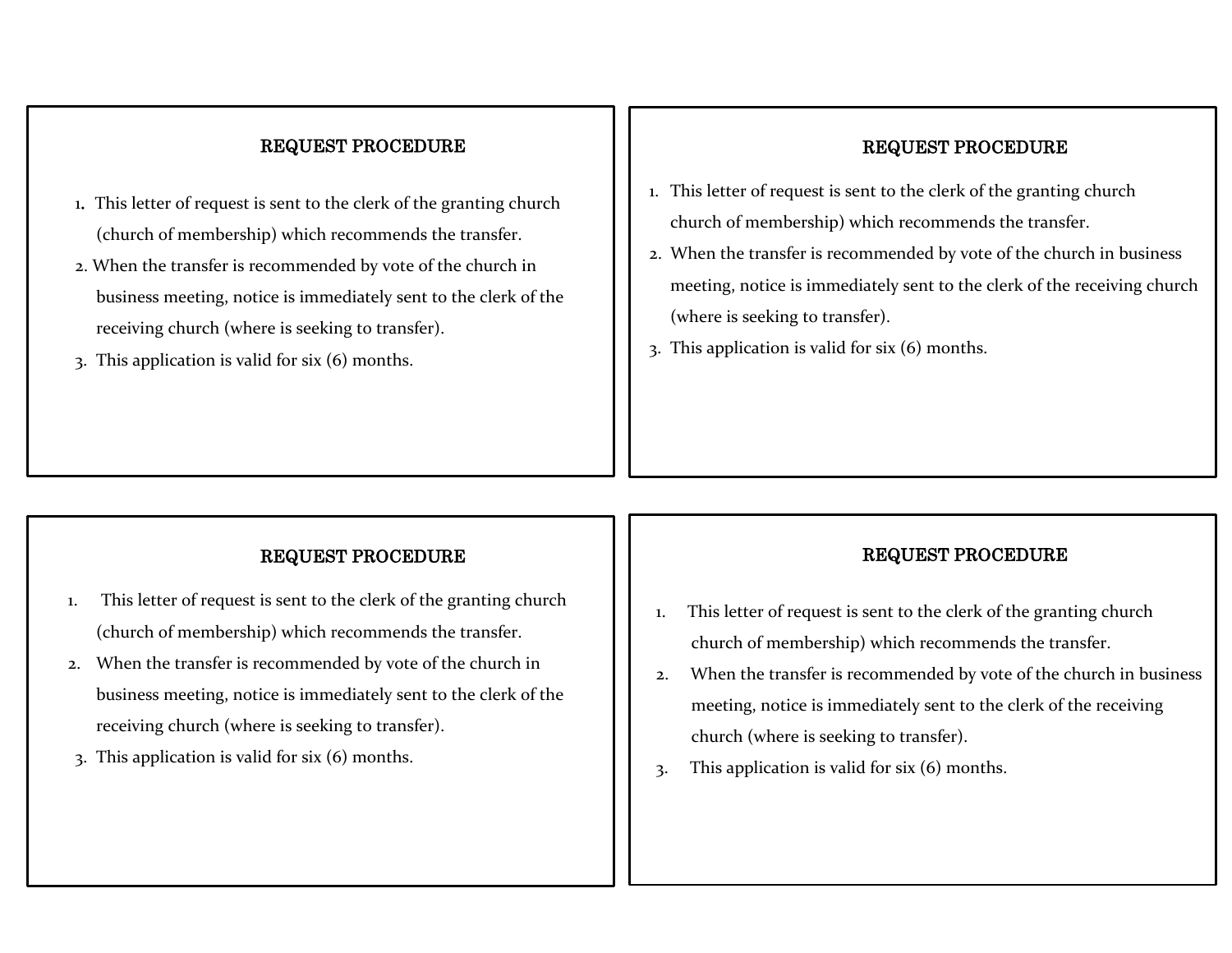### RECOMMENDATION CARD FOR TRANSFER OF CHURCH MEMBERSHIP

| regular standing. Our church has voted the transfer of membership and |  |  |
|-----------------------------------------------------------------------|--|--|
| cordially recommends him/her to your care.                            |  |  |
|                                                                       |  |  |
|                                                                       |  |  |
|                                                                       |  |  |

**Date: …………………20………**

### RECOMMENDATION CARD FOR TRANSFER OF CHURCH MEMBERSHIP

|                                            | regular standing. Our church has voted the transfer of membership and |
|--------------------------------------------|-----------------------------------------------------------------------|
| cordially recommends him/her to your care. |                                                                       |
|                                            |                                                                       |
|                                            |                                                                       |
|                                            |                                                                       |
|                                            |                                                                       |

**Date: …………………20………**

2.

2.

2.

2.

## RECOMMENDATION CARD FOR TRANSFER OF CHURCH MEMBERSHIP

| regular standing. Our church has voted the transfer of membership and |  |  |
|-----------------------------------------------------------------------|--|--|
| cordially recommends him/her to your care.                            |  |  |
|                                                                       |  |  |
|                                                                       |  |  |
|                                                                       |  |  |

# RECOMMENDATION CARD FOR TRANSFER OF CHURCH MEMBERSHIP

| regular standing. Our church has voted the transfer of membership and |                                            |  |
|-----------------------------------------------------------------------|--------------------------------------------|--|
|                                                                       | cordially recommends him/her to your care. |  |
|                                                                       |                                            |  |

**Date: …………………20………**

|  | Date: 20 |
|--|----------|
|--|----------|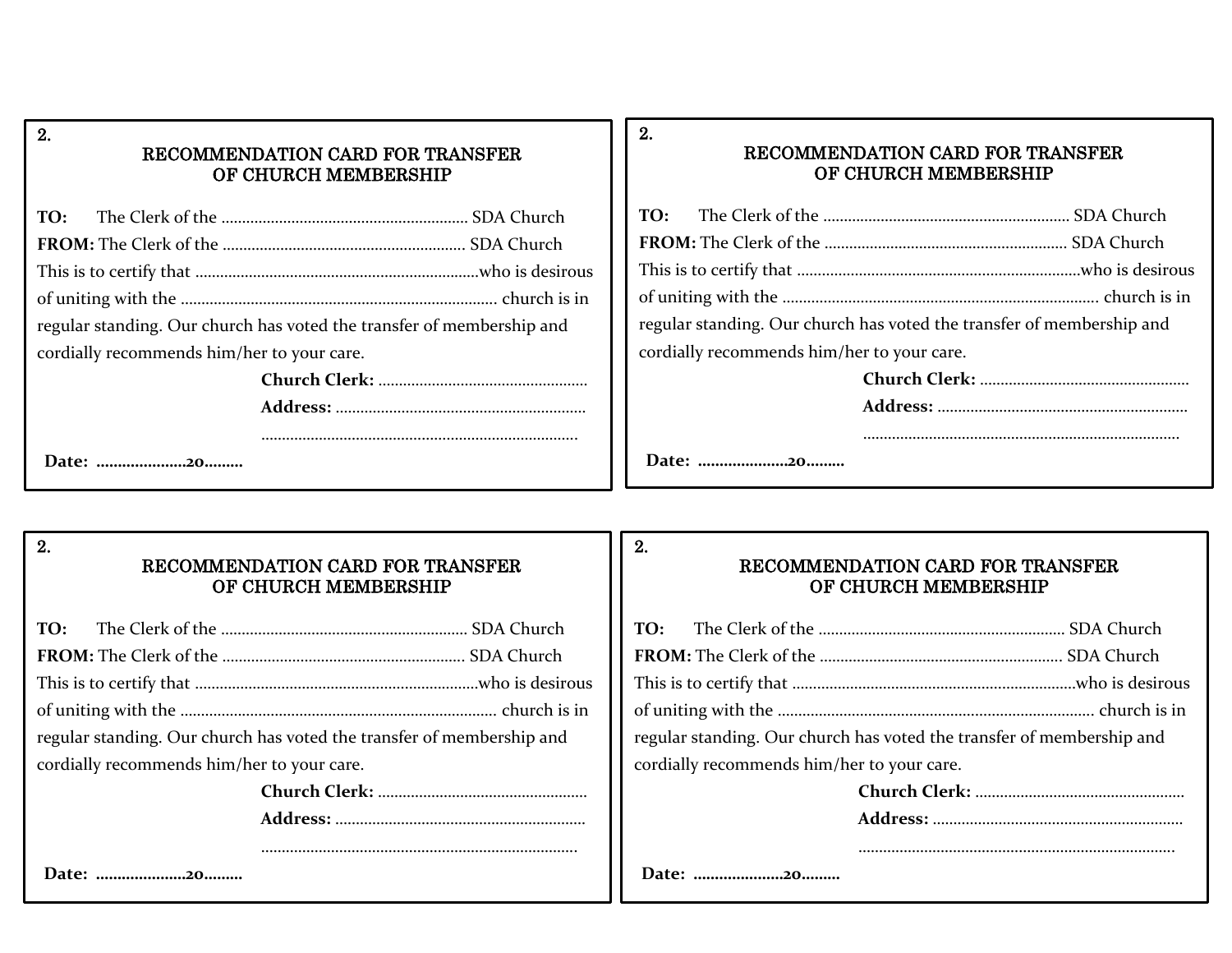### RECOMMENDATION PROCEDURE

- 1. The Church Board recommends the name to the general church body for vote.
- 2. When the action is taken, the name is entered into the records of the receiving church (where member is seeking membership).
- 3. Notification of this action should be sent to the clerk of the granting church through the return card.

## RECOMMENDATION PROCEDURE

- 1. The Church Board recommends the name to the general church body for vote.
- 2. When the action is taken, the name is entered into the records of the receiving church (where member is seeking membership).
- 3. Notification of this action should be sent to the clerk of the granting church through the return card.

### RECOMMENDATION PROCEDURE

- 1. The Church Board recommends the name to the general church body for vote.
- 2. When the action is taken, the name is entered into the records of the receiving church (where member is seeking membership).
- 3. Notification of this action should be sent to the clerk of the granting church through the return card.

#### RECOMMENDATION PROCEDURE

- 1. The Church Board recommends the name to the general church body for vote.
- 2. When the action is taken, the name is entered into the records of the receiving church (where member is seeking membership).
- 3. Notification of this action should be sent to the clerk of the granting church through the return card.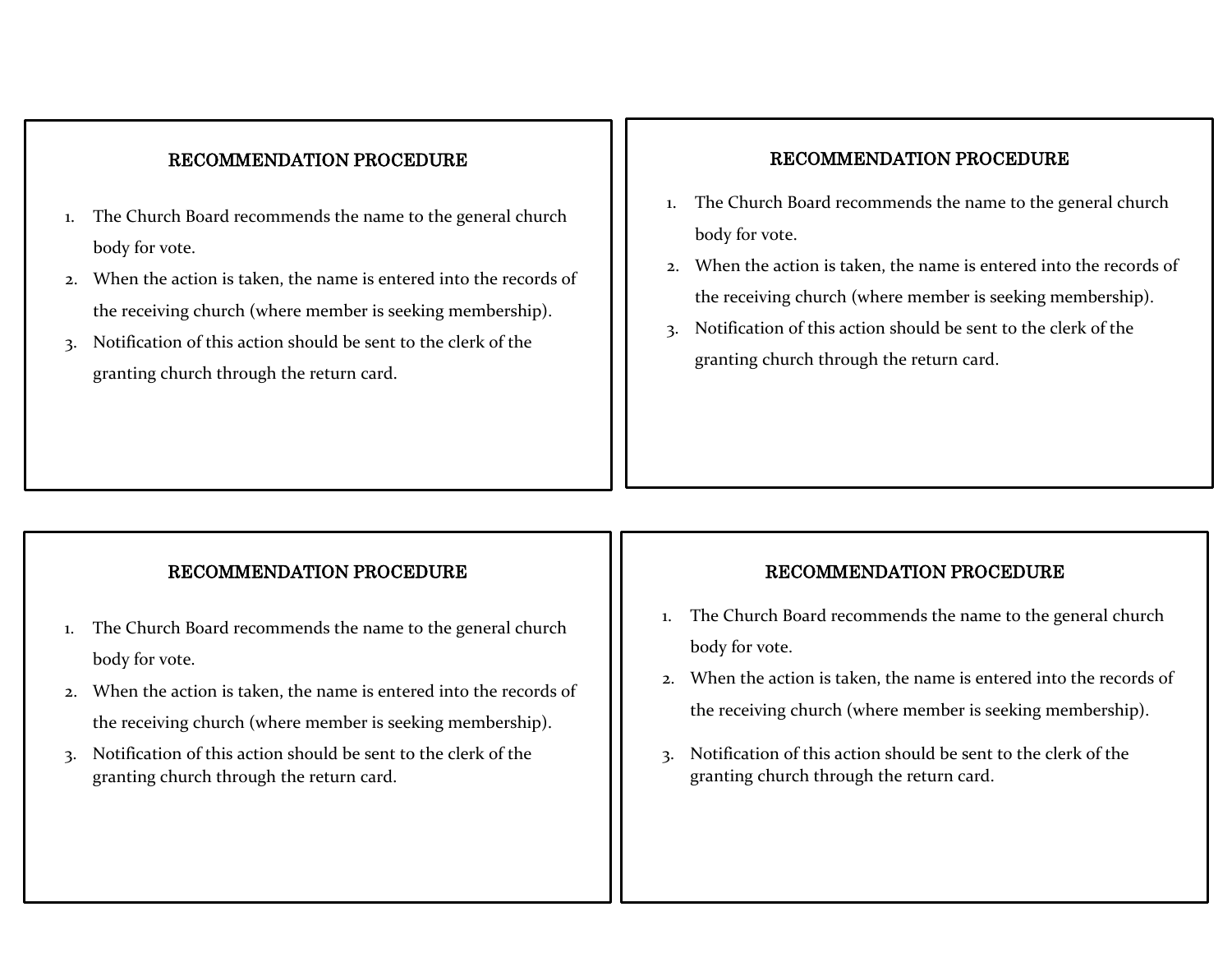| 3.<br>RETURN CARD FOR TRANSFER OF CHURCH MEMBERSHIP | 3.<br>RETURN CARD FOR TRANSFER OF CHURCH MEMBERSHIP |
|-----------------------------------------------------|-----------------------------------------------------|
| TO:                                                 | TO:                                                 |
|                                                     |                                                     |
|                                                     |                                                     |
|                                                     |                                                     |
|                                                     |                                                     |
|                                                     |                                                     |
| 20                                                  |                                                     |
|                                                     |                                                     |
|                                                     |                                                     |
|                                                     |                                                     |
| Date: 20                                            | Date: 20                                            |
|                                                     |                                                     |
| 3.<br>RETURN CARD FOR TRANSFER OF CHURCH MEMBERSHIP | 3.<br>RETURN CARD FOR TRANSFER OF CHURCH MEMBERSHIP |
| TO:                                                 | TO:                                                 |
|                                                     |                                                     |
|                                                     |                                                     |
|                                                     |                                                     |
|                                                     |                                                     |
|                                                     |                                                     |
| 20                                                  | 20                                                  |
|                                                     |                                                     |
|                                                     |                                                     |
|                                                     |                                                     |
| Date: 20                                            | Date: 20                                            |